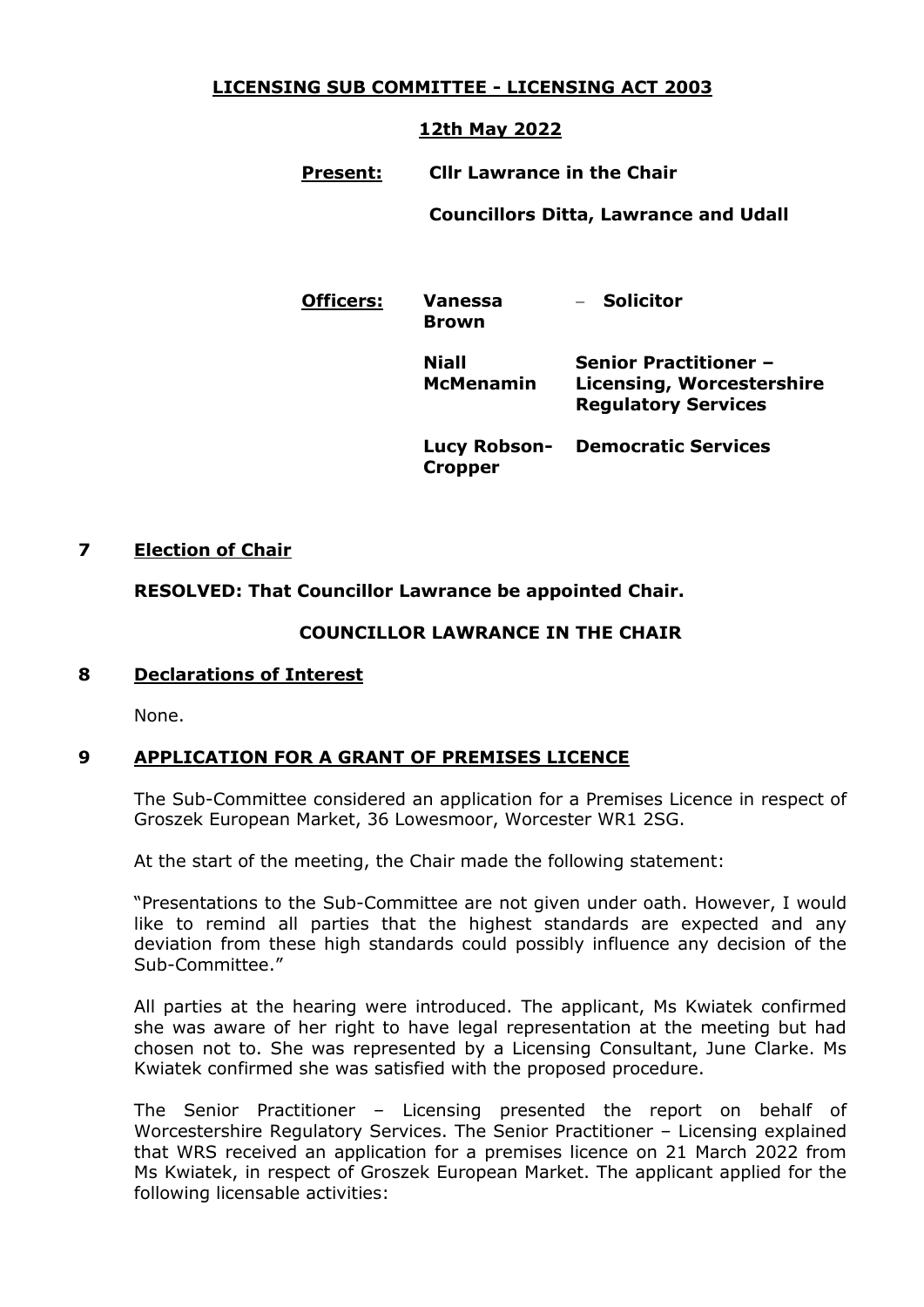| <b>Activity</b>                  | <b>Davs</b> | <b>From</b> |       |
|----------------------------------|-------------|-------------|-------|
| Sale of Alcohol (Off sales only) | Everyday    | $07:00 -$   | 23:00 |

Ms Kwiatek was the designated premises supervisor identified in the application.

Responsible authorities had been consulted regarding the application. No objections were received. Two representations were received from other persons. The representations related to concerns around crime and disorder and litter as a public nuisance.

In summary, the Senior Practitioner – Licensing explained that in considering the application, the Sub-Committee should have regard to the Council's Statement of Licensing Policy under the Licensing Act 2003. The Sub-Committee is obliged to determine the application with a view to the promotion of the licensing objectives which are:

- the prevention of crime and disorder;
- public safety;
- the prevention of public nuisance;
- the protection of children from harm.

All parties were offered the opportunity to ask questions of the Senior Practitioner – Licensing.

The applicant's Licensing Consultant explained that measures to address issues raised by the two objectors would be undertaken, if the licence was granted. This included CCTV monitoring and compliance registers, which could be shared with authorities where necessary. The 'Challenge 25' initiative would be adopted with staff asking to see customers' ID when in doubt, before allowing them to purchase alcohol.

In response to specific comments from the objectors, Ms Clarke commented that the owner of the premises could not be held responsible if customers chose to abuse alcohol. She further explained that local shops such as Ms Kwaitek's served as 'top up' shops rather than sources of regular purchasing since their offer was more limited and more expensive than larger local supermarkets.

It was further noted that the responsible authorities, including Police, contacted during the consultation period had raised no concerns regarding anti-social behaviour or public nuisance.

Sub-Committee members asked further questions regarding staff training and sought clarification about staff intervention in the event of anti-social behaviour taking place outside the premises. Ms Clarke confirmed this would be monitored from inside the premises by CCTV and reported to the relevant authority where appropriate.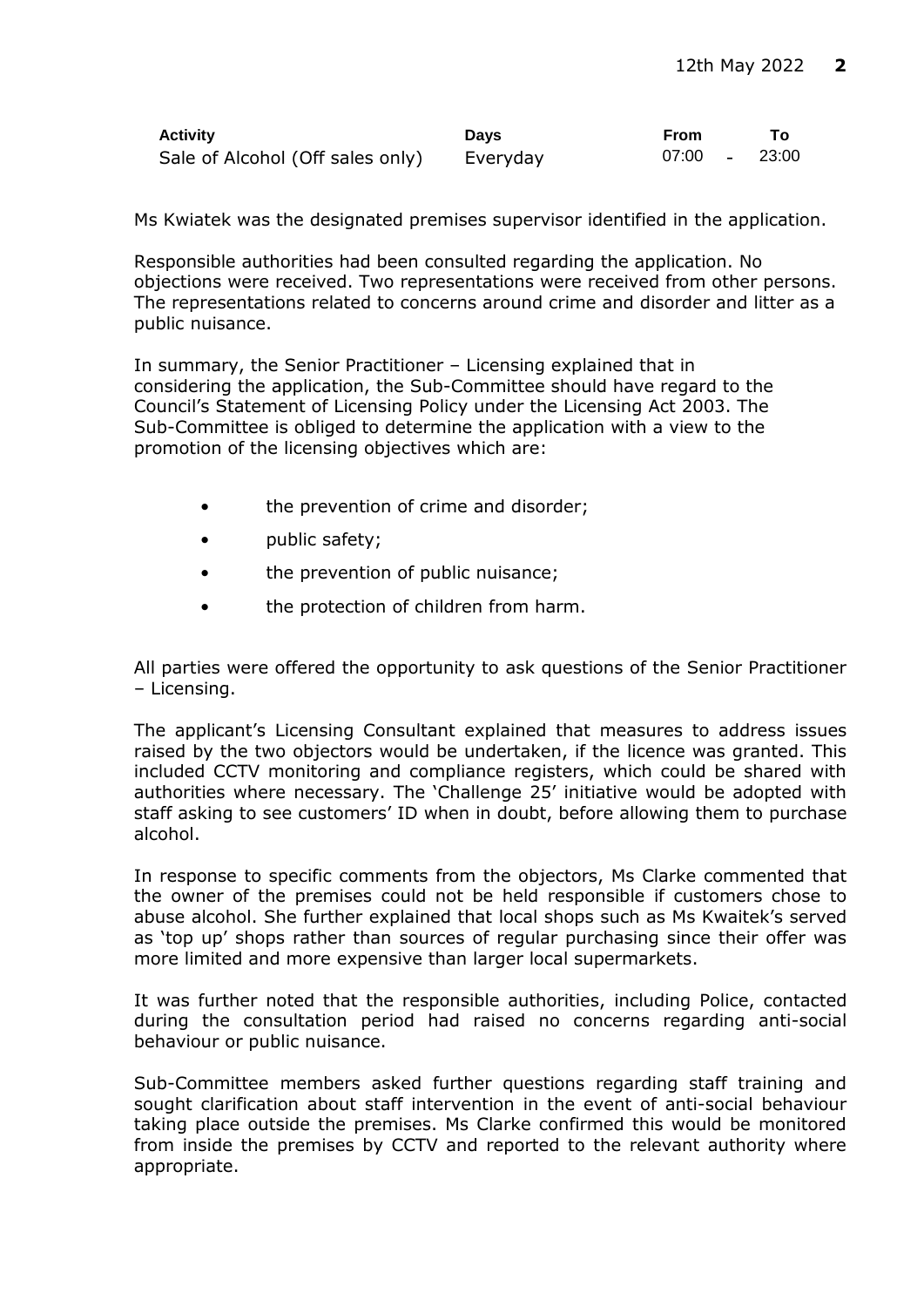Sub-Committee members enquired whether staff would sign the log books on beginning work for the day. Ms Clarke clarified that this was not the case and that the books were for logging specific incidents, e.g. refusal to serve a customer.

Ms Clarke advised the Sub-Committee that if the licence was granted, one-off staff training would be provided, with self-guided learning to follow. Support would be available remotely, thereafter. Ms Clarke confirmed there were no employees at the premises under the age of 18.

Ms Clarke was given the opportunity to provide a final statement. She reiterated the fact that none of the responsible authorities had raised any objections to the licence application, and that she believed the application addressed all four of the Licensing Authority's licensing objectives.

The Legal Advisor asked for clarification on the Sub-Committee Members' behalf from the Senior Practitioner – Licensing, with the Chair's permission, regarding whether any adverse feedback had been received during the 23 day period alcohol had been sold under a Temporary Event Notice (TEN). Further clarification was also sought on the issue of litter, which had been raised by one of the objectors.

The Senior Practitioner – Licensing confirmed no adverse feedback had been received regarding alcohol sales under the TEN, and further advised that a public litter bin was available in close proximity to the premises.

The Senior Practitioner – Licensing then summarized the options open to Sub-Committee members in arriving at their decision:

- (a) Grant the application as requested
- (b) Modify the conditions of the licence, by altering or omitting or adding to them.
- (c) Reject the application in whole or in part.

In considering the decision, the following legal advice was given:

- That the Licensing Objectives must be the paramount consideration.
- That the Sub-Committee may only have regard to the representations which promote the four licensing objectives.
- In considering the objections, the Sub-Committee should have regard to only matters that related to the licensing objectives.
- The Sub-Committee must consider only those matters directly relevant to the premises under consideration and only those matters that fall under the licensing committee's jurisdiction.
- The Sub-Committee must only impose additional conditions if they considered that they are reasonable and necessary.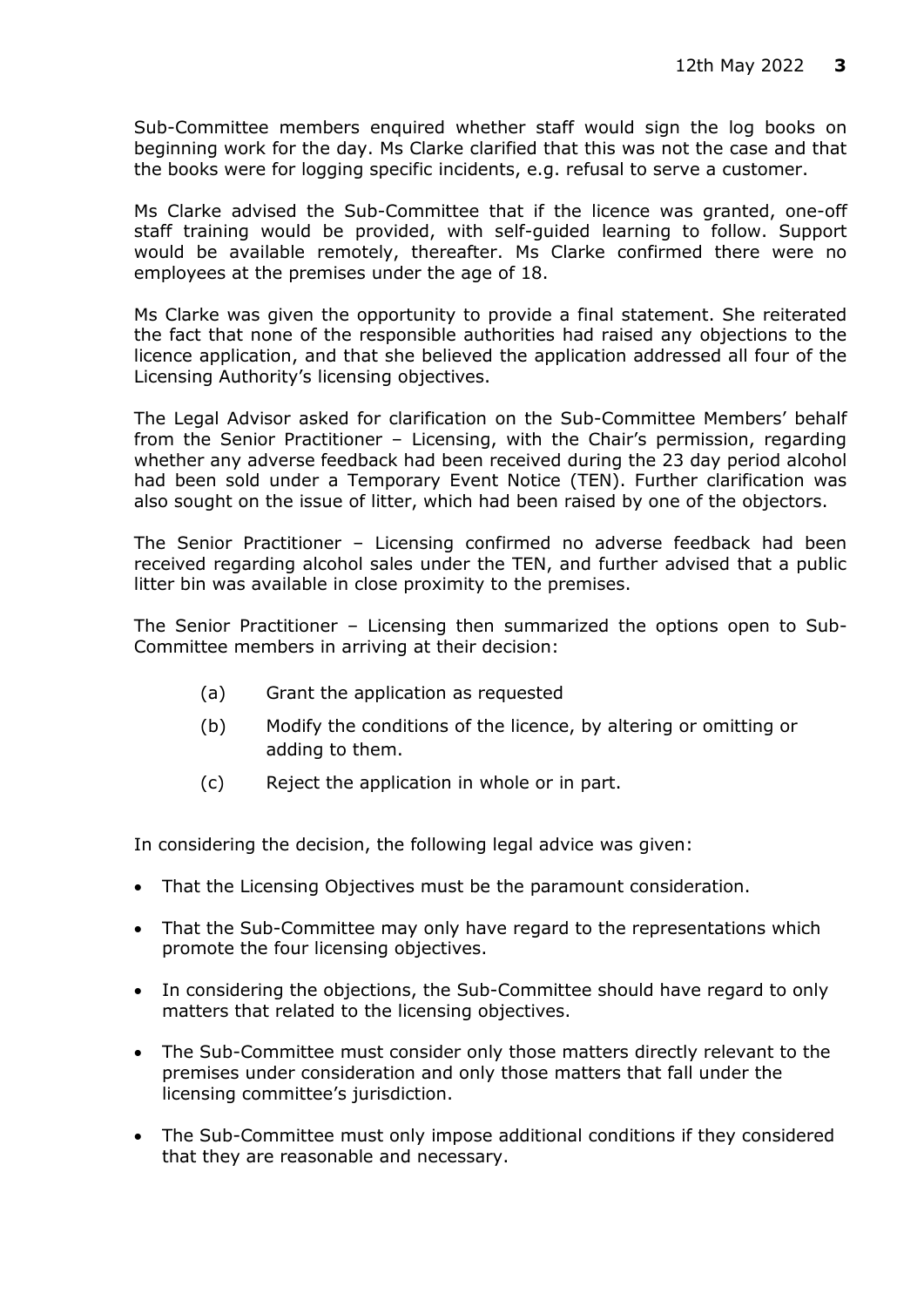All parties with the exception of the Members of the Sub-Committee and representatives of Legal and Democratic Services then withdrew to enable to the Sub-Committee to consider its decision.

In reaching a decision, the Sub-Committee had regard to the following points in their deliberation:

- The licensing objectives set out on the Licensing Act 2003.
- The Council's Statement of Licensing Policy.
- The guidance issued under section 182 of the Act.
- The Report presented by the Senior Technical Officer, Licensing, Worcestershire Regulatory Services.
- The application and oral representations made at the Hearing by the applicant's agent Ms June Clarke and the applicant Ms Kwiatek
- The two written representations submitted by residents

All parties were recalled and the Chair announced the decision of the Sub-Committee.

#### **RESOLVED: That the Sub-Committee has decided to grant a licence as applied for.**

The reasons for the Sub-Committee's decision were as follows:

- The Sub-Committee was advised that the premises has operated as a food store for two months and has recently sold alcohol for 23 days under a Temporary Event Notice. The Senior Licensing Officer confirmed that there had not been any concerns raised during the period of the Temporary Event Notice.
- The Sub-Committee noted the representations made by and on behalf of the applicant with regards to the operation of the business and considered that the conditions included in the Operating Schedule demonstrated the applicant's understanding of the licensing objectives. The Sub-Committee gave weight to the steps taken by the applicant who had appointed the Licensing Consultant, Ms Clarke, to prepare bespoke documents for recording incidents, refused sales and training and to provide face to face staff training to include all aspects of alcohol sales.
- In considering the objections raised the Sub-Committee noted that the comments related to concerns around crime and disorder and litter as a public nuisance.
- With regards to crime and disorder, the Sub-Committee noted the S182 Guidance which states that when considering the Crime and Disorder licensing objective that "Licensing authorities should look to the police as the main source of advice on crime and disorder." The Senior Licensing Officer confirmed that the police had expressly said that they did not object to the application.
- The Sub-Committee considered that the objections around alcohol abuse related to the Lowesmoor area rather than evidence that the applicant's premises was the source of concern.